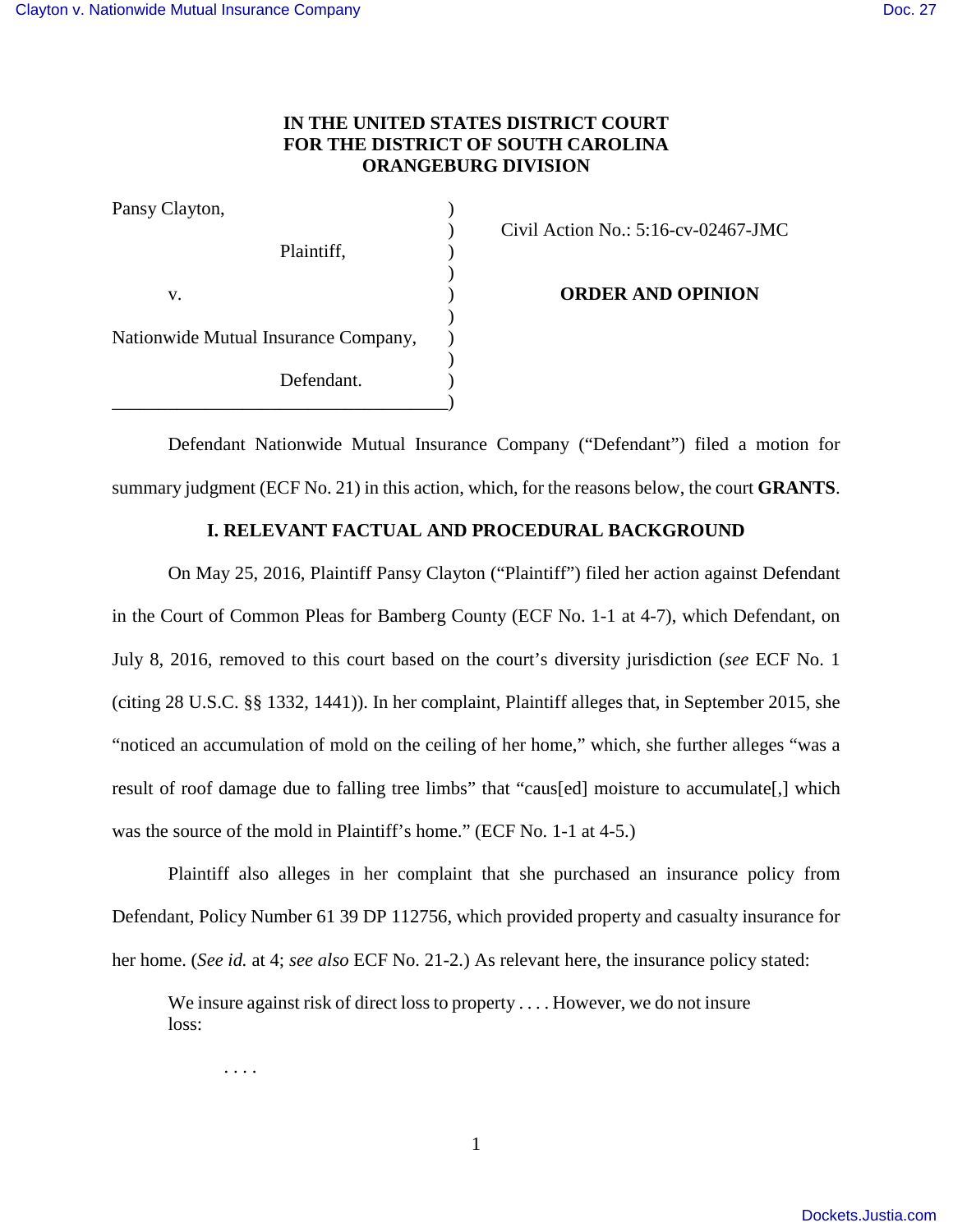2. caused by:

. . . .

g. constant or repeated seepage or leakage of water or steam over a period of weeks, months, or years from within a . . . heating[ or] air conditioning . . . system [or]

 h. . . . . . . . . (3) smog, rust or other corrosion, mold, wet or dry rot; [or] . . . .

3. excluded under General Exclusions.

(ECF No. 21-2 at 2.) Under the General Exclusions section, the policy states:

2. We do not insure for loss to property . . . caused by any of the following. . . .

. . . .

c. Faulty, inadequate or defective

 . . . .  $(4)$  maintenance  $\dots$ 

(*Id.* at 4.)

In her complaint, Plaintiff alleges that, after she noticed the mold, she filed a claim under the policy. (*See* ECF No. 1-1 at 4). She alleges that "Defendant dispatched an adjuster to inspect" her home, that "Defendant initially denied [her] claim[,] stating that the mold originated from [her] HVAC system and was not the result of roof damage." (*Id.* at 4-5.) Based on Defendant's denial of her claim and on statements made by the adjuster, Plaintiff alleges that she replaced her home's HVAC system and cleaned her home only to have the mold return later. (*Id.* at 5.) She further alleges that a qualified roofer inspected her roof and found that damage to the roof caused moisture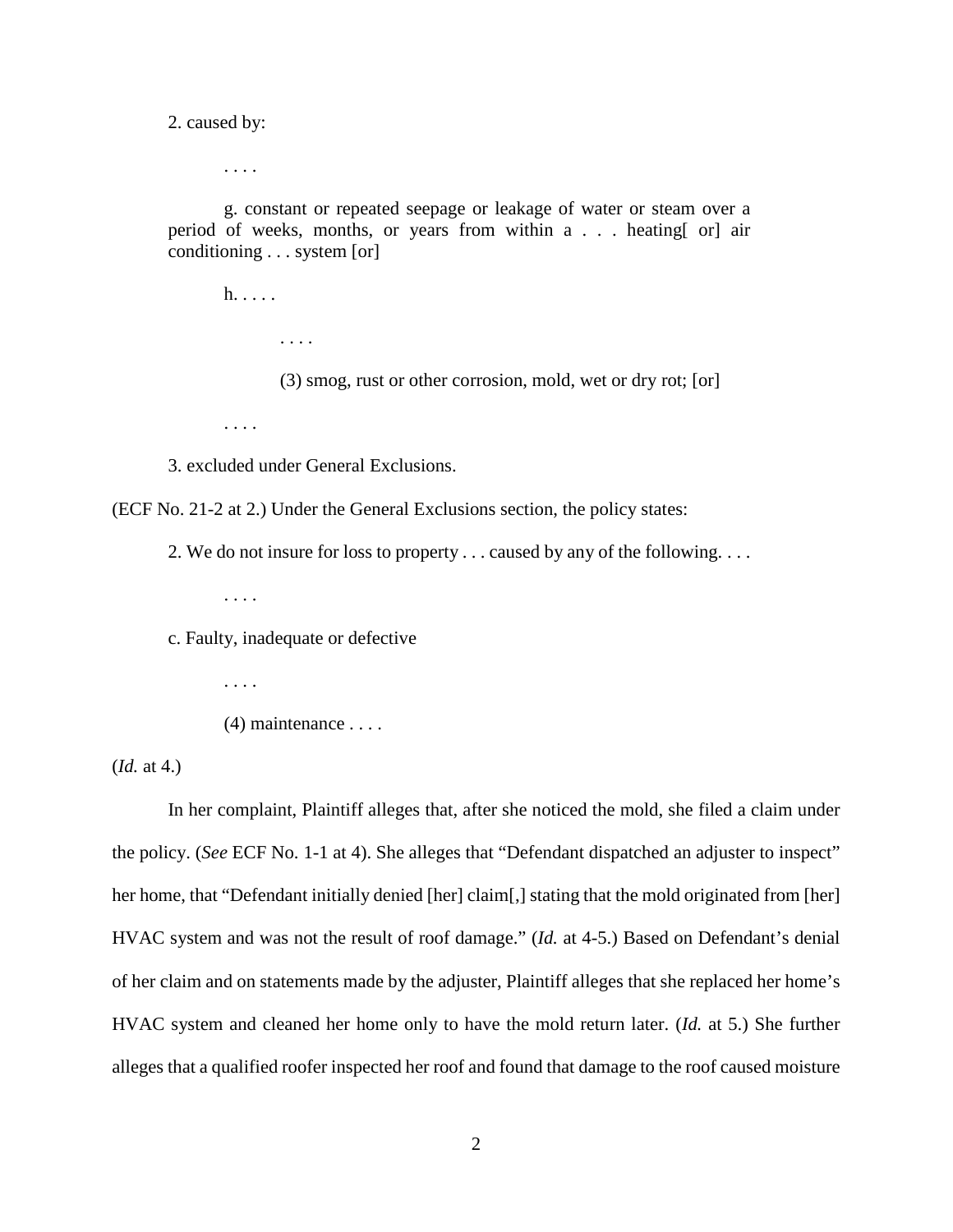to accumulate in the home, which was the source of the mold growth. (*Id.*) Based on the allegations in her complaint, Plaintiff asserts three causes of action: (1) breach of contract based on Defendant's denial of her claim under the insurance policy; (2) bad faith based on Defendant's unreasonable denial of her claim under the insurance policy, its misrepresentation as to the cause of the mold growth, and its failure to use the requisite degree of care; and (3) misrepresentation based on Defendant's statements that the mold growth was caused by the home's HVAC system rather than roof damage. (*Id.* at 5-6.)

On August 15, 2016, after conferring, the parties consented to an amended scheduling order (*see* ECF No. 9), which the court entered the same day (*see* ECF No. 10.) The amended scheduling order required the parties to make Fed. R. Civ. P. 26(a)(1) initial disclosures by August 15, 2016. (ECF No. 10 at 1.) The order also required Plaintiff to file and serve a document identifying any expert she expected to call as a witness at trial and the subject of that witness' testimony by January 24, 2017, and required Defendant to file and serve such a document by February 27, 2017. (*Id.* at 1-2.) The order further directed that discovery must be completed by March 28, 2017, and that motions for summary judgment must be filed by April 11, 2017 (*Id.* at 2.)

On August 15, 2016, Defendant timely filed its Rule 26(a)(1) initial disclosures, identifying Loren Griswold as an expert witness. (ECF No. 11 at 2.) On February 27, 2017, Defendant timely filed and served a document identifying Griswold and Neil Baer as expert witnesses whom it expected would testify at trial as to the cause of the mold. (*See* ECF No. 18.) Griswold is a thirdparty investigator who inspected Plaintiff's home soon after she filed her claim under the policy (*see* ECF No. 21-1 at 3), and his report states that the cause of the mold growth was moisture accumulation due to an ongoing, long-term problem with the HVAC system, attributable to a lack of proper maintenance (*see* ECF No. 18-1 at 1-2.) In preparing his report, Baer conducted his own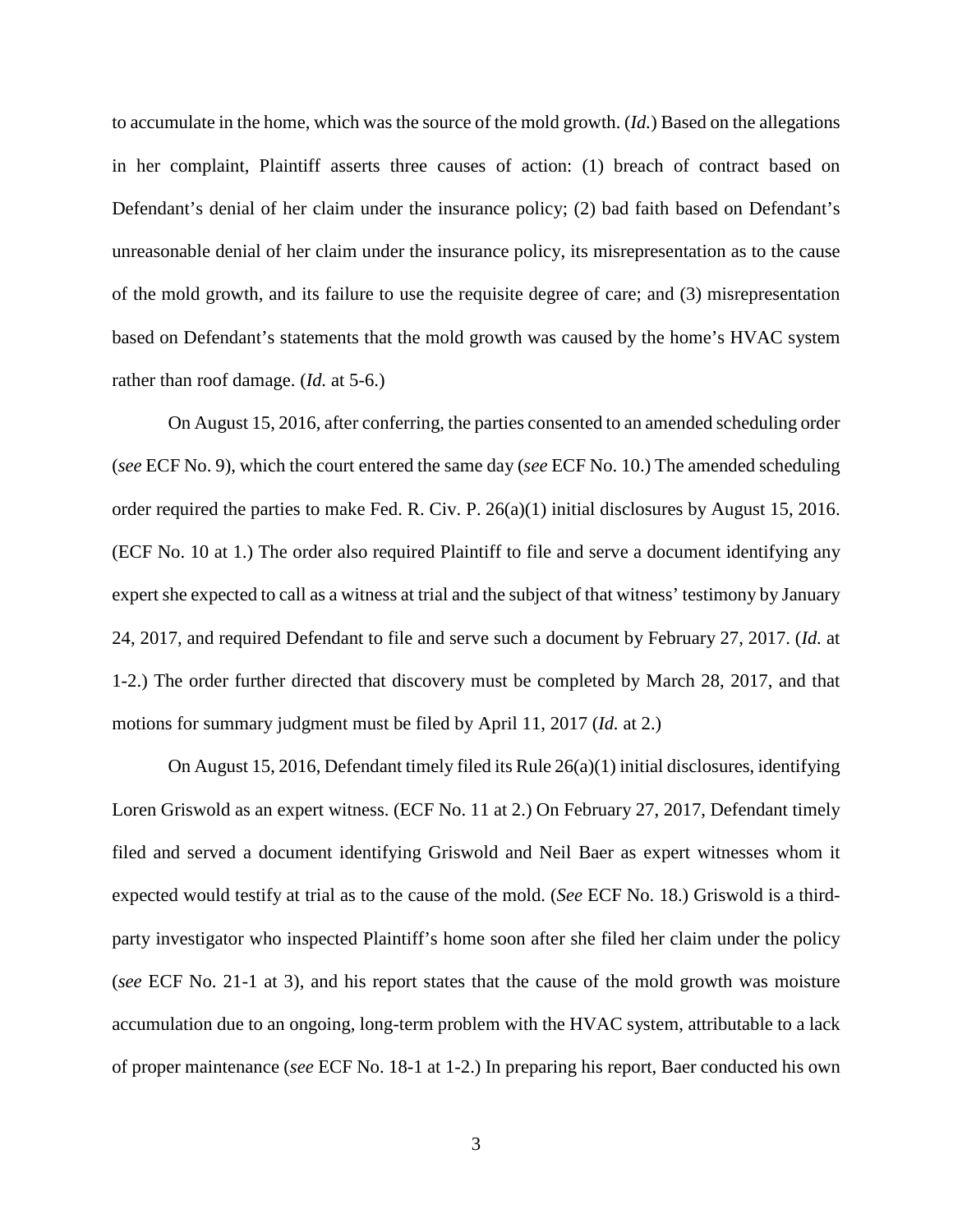on-site inspection and reviewed, among other things, Griswold's report as well as photographs taken by Defendant's adjuster. (*See* ECF No. 21-1 at 3; ECF No. 18-2 at 4.) Baer's report states that "the mold growth . . . was caused by excessive moisture and water vapor entering the house from the HVAC system and from the crawlspace below the house due to the lack of adequate longterm maintenance of the HVAC system and the long-term excessive moisture problems in the crawlspace" and that "it is unlikely that water intrusion through the roof has contributed to the reported mold growth." (ECF No. 18-2 at 3, 6.)

On April 11, 2017, Defendant timely filed the instant motion for summary judgment. (ECF No. 21.) In its motion, Defendant argues that all three of Plaintiff's causes of action rest on her allegation that roof damage and not any problem with the HVAC system caused moisture to accumulate in her home, which resulted in mold growth. (*See* ECF No. 21-1 at 7-8.) Defendant also argues that expert testimony is required for Plaintiff to prove that roof damage caused the mold growth. (*See id.* at 5-7.) Despite the need for expert testimony as to causation, Defendant asserts that Plaintiff failed to identify an expert witness on the issue by the January 24, 2017 deadline set forth in the amended scheduling order or any time thereafter. (*See id.* at 4.)

In her response to Defendant's summary judgment motion, Plaintiff does not address Defendant's arguments but, instead, raises two procedural grounds for denying summary judgment. (*See* ECF No. 23.) First, she asserts that Defendant failed to comply with her request to depose Griswold on March 27, 2017, which, she argues is fatal to Defendant's motion. (*See id.* at 1.) More specifically, because she has not yet had the opportunity to depose Griswold, Plaintiff argues that she cannot be certain what Griswold's deposition testimony will be or whether his report formed a reliable basis for Baer's subsequent report. (*See id.* at 1-2.) Second, Plaintiff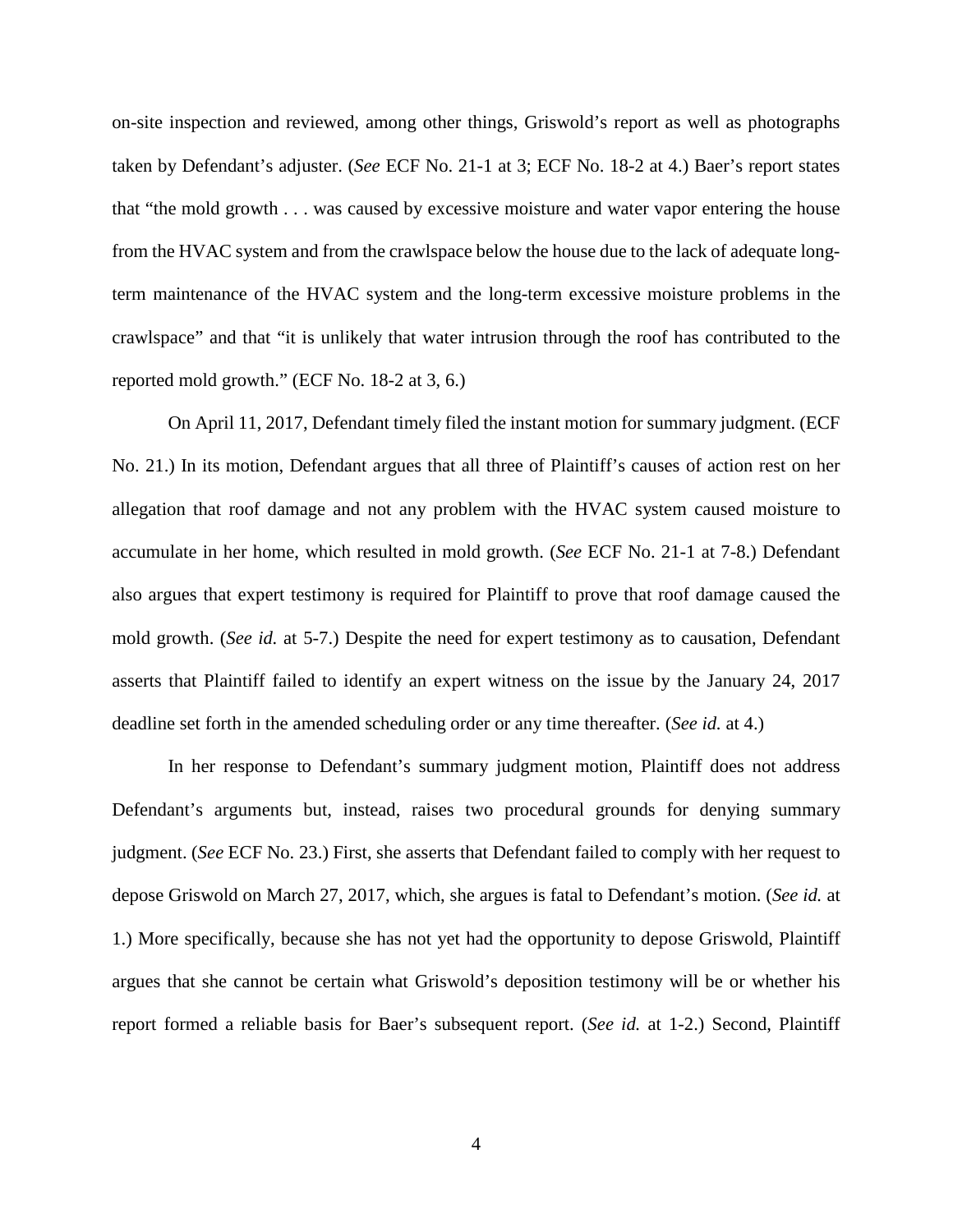complains, in passing, that Defendant has failed to engage in mediation, and explains that she would like an opportunity to mediate. (*See id.* at 1.)

In reply, Defendant contends that Plaintiff's arguments regarding Griswold's deposition are insufficient to overcome its summary judgment motion. First, Defendant argues that Plaintiff's attempt to oppose summary judgment on the ground of insufficient fact discovery fails to meet the Fed. R. Civ. P. 56(d) requirements for raising such an opposition. (*See* ECF No. 24 at 5-6.) Second, and relatedly, Defendant argues that only Plaintiff is at fault for her failure to depose Griswold. (*See id.* at 3-5.) In this regard, Defendant asserts that Plaintiff did not serve her notice of Griswold's deposition until, at best, shortly before the close of discovery and points out that Plaintiff's notice does not contain a certificate of service. (*See id.* at 3 (citing ECF No. 23-1).) Defendant also asserts that Plaintiff's notice was insufficient because it was not accompanied by a subpoena and because it required Griswold, who resides in Georgia, to attend a deposition in Orangeburg, South Carolina, which, Defendant contends, is beyond the geographical reach of an appropriate subpoena. (*See id.* at 3 n.1, 4.) Further, despite the notice's asserted deficiencies, Defendant states that it offered to make Griswold available for deposition after discovery ended; however, Defendant states that Plaintiff did not take Defendant up on this offer, and Defendant notes that Plaintiff has not shown that she served a second notice of deposition, a motion to compel Griswold's deposition, a motion to extend the discovery deadline, or taken any other step to depose Griswold. (*See id.* at 4-5.) Third, Defendant argues that it is entitled to summary judgment regardless of Plaintiff's failure to depose Griswold, because Plaintiff failed to adduce any evidence as to causation and Defendant was therefore under no obligation to present its own evidence on causation. (*See id.* at 2-3.) With respect to Plaintiff's argument regarding mediation, Defendant asserts that it notified Plaintiff that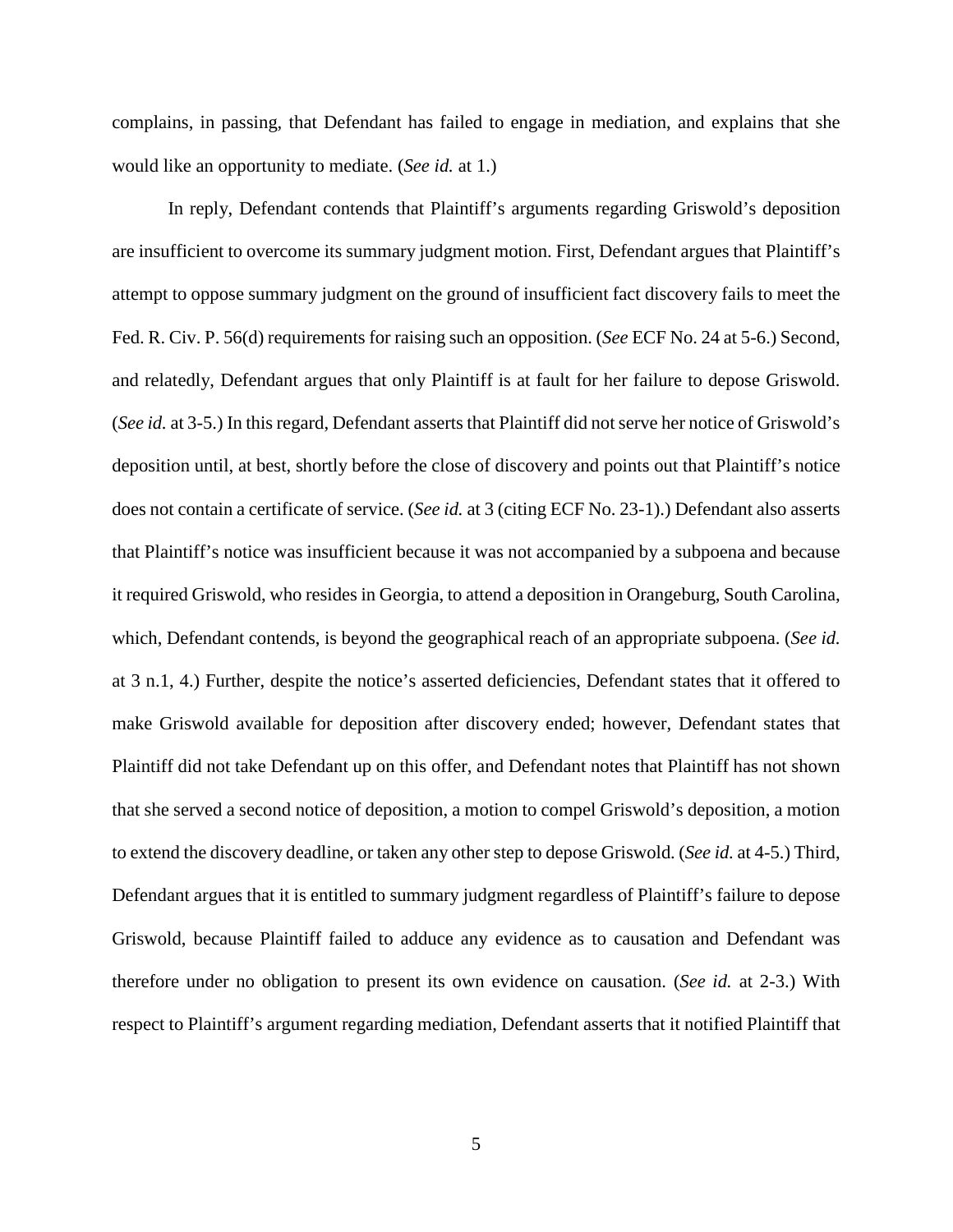it would engage in mediation and that Plaintiff failed to propose a mediator or a time for mediation to occur. (*See id.* at 6.)

### **II. LEGAL STANDARD AND APPLICABLE LAW**

Summary judgment is appropriate when the materials in the record show that "there is no genuine dispute as to any material fact and the movant is entitled to judgment as a matter of law." Fed. R. Civ. P. 56(a). "[I]n ruling on a motion for summary judgment, 'the evidence of the nonmovant is to be believed, and all justifiable inferences are to be drawn in [her] favor.'" *Tolan v. Cotton*, \_\_\_ U.S. \_\_\_, 134 S. Ct. 1861, 1863 (2014) (per curiam) (brackets omitted) (quoting *Anderson v. Liberty Lobby, Inc.*, 477 U.S. 242, 255 (1986)). A dispute is genuine "if the evidence is such that a reasonable jury could return a verdict for the nonmoving party," and a fact is material if it "might affect the outcome of the suit under the governing law." *Anderson*, 477 U.S. at 248.

The party seeking summary judgment shoulders the initial burden of demonstrating to the court that there is no genuine issue of material fact. *See Celotex Corp. v. Catrett,* 477 U.S. 317, 323 (1986). Once the movant has made this threshold demonstration, the non-moving party, to survive the motion for summary judgment, may not rest on the allegations averred in her pleadings. Rather, the non-moving party must demonstrate that specific, material facts exist which give rise to a genuine issue. *See id.* at 324.

 Rule 56 permits the filing of a motion for summary judgment before, during, and up to 30 days after the close of discovery unless the court's scheduling order directs otherwise. *See* Fed. R. Civ. P. 56(b); *Zipit Wireless Inc. v. Blackberry Ltd.*, No. 6:13-cv-02959-JMC, 2016 WL 5933975, at \*8 n.6 (D.S.C. Oct. 12, 2016); 10A Charles Alan Wright et al., *Federal Practice and Procedure* §§ 2717-2718 (4th ed. 2016). However, "[g]enerally speaking, 'summary judgment must be refused where the nonmoving party has not had the opportunity to discover information that is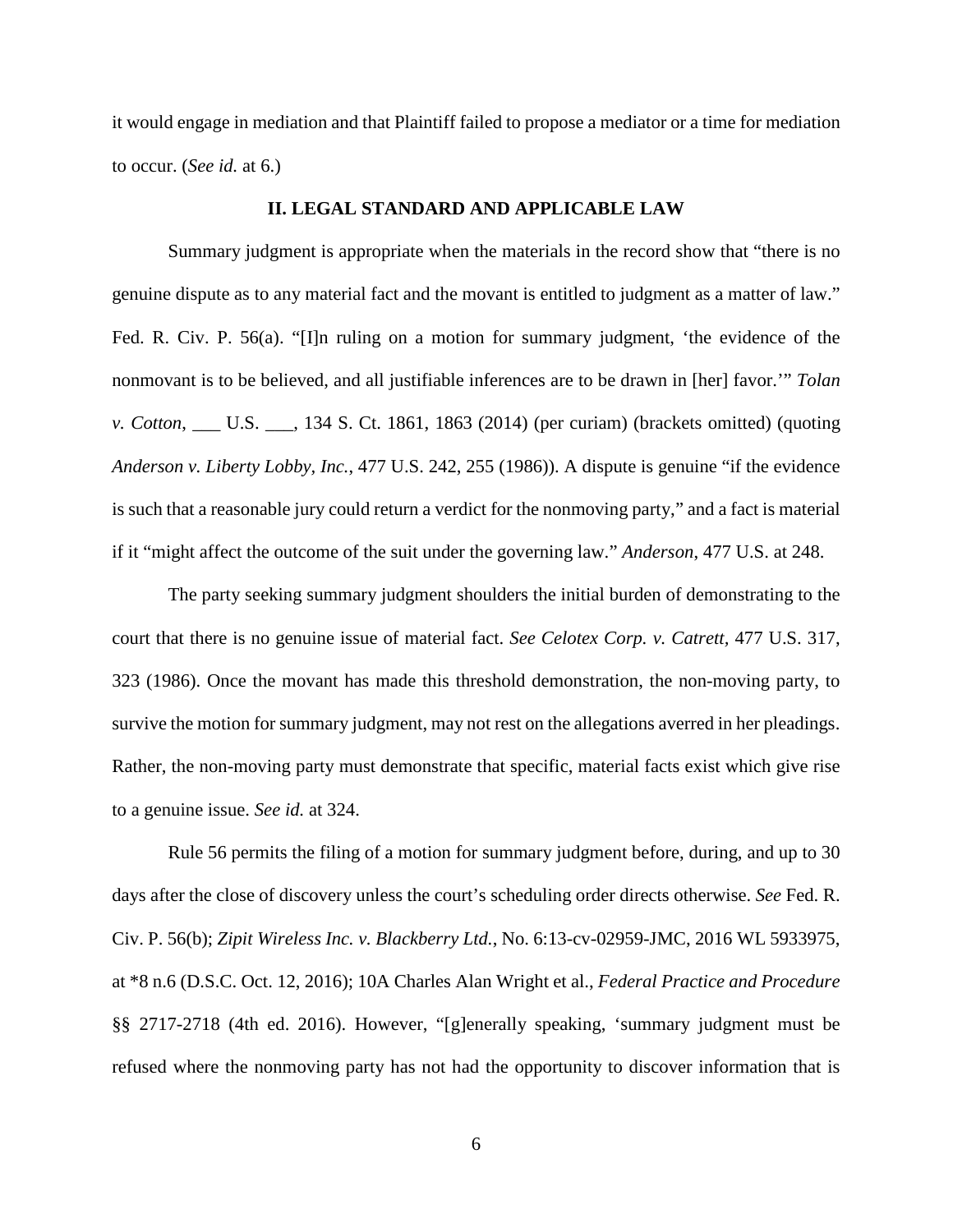essential to [her] opposition.'" *Zipit Wireless*, 2016 WL 5933975, at \*10 (brackets omitted) (quoting *Anderson*, 477 U.S. at 250 n. 5). "At the same time, the party opposing summary judgment 'cannot complain that summary judgment was granted without discovery unless that party had made an attempt to oppose the motion on the grounds that more time was needed for discovery.'" *Id.* (quoting *Evans v. Techs. Applications & Serv. Co.*, 80 F.3d 954, 961 (4th Cir. 1996)). "If a party believes that more discovery is necessary for [her] to demonstrate a genuine issue of material fact, the proper course is to file a Fed. R. Civ. P. 56(d) affidavit stating 'that [she] could not properly oppose a motion for summary judgment without a chance to conduct discovery.'" *Id.* (footnote omitted) (quoting *Evans*, 80 F.3d at 96[1](#page-6-0)).<sup>1</sup>

The Fourth Circuit has warned litigants that it

"place[s] great weight on the Rule 56([d]) affidavit" and that "a reference to Rule 56([d]) and the need for additional discovery in a memorandum of law in opposition to a motion for summary judgment is not an adequate substitute for a Rule 56([d]) affidavit." Indeed, "the failure to file an affidavit under Rule 56([d]) is itself sufficient grounds to reject a claim that the opportunity for discovery was inadequate."

*Harrods Ltd. v. Sixty Internet Domain Names*, 302 F.3d 214, 244 (4th Cir. 2002) (internal citations

and quotation marks omitted) (quoting *Evans*, 80 F.3d at 961.)

"Nevertheless, in some cases, courts have held that summary judgment was premature even

when the opposing party failed to file a Rule 56(d) affidavit." *Zipit Wireless*, 2016 WL 5933975,

at \*10 (collecting cases). Thus,

 $\overline{a}$ 

[w]hen the nonmoving party, through no fault of [her] own, has had little or no opportunity to conduct discovery, and when fact-intensive issues . . . are involved, courts have not always insisted on a Rule 56([d]) affidavit if the nonmoving party has adequately informed the district court that the motion is pre-mature and that more discovery is necessary. Specifically, if the nonmoving party's objections . . . "serve[] as the functional equivalent of an affidavit," and if the nonmoving party was not lax in pursuing discovery, then

<span id="page-6-0"></span><sup>&</sup>lt;sup>1</sup> Rule 56(d) was formerly found at subsection (f) of the same Rule.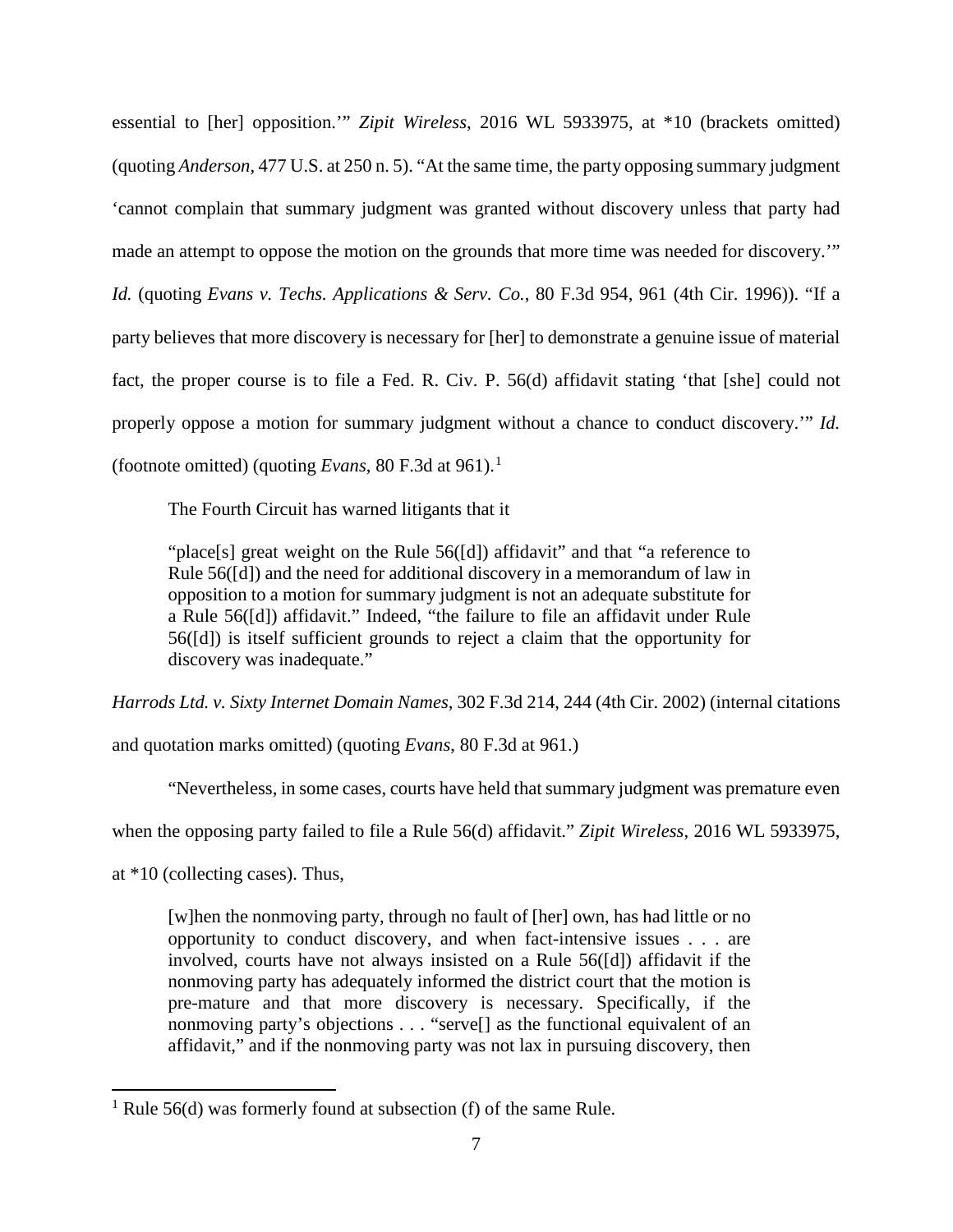[the court] may consider whether [the failure to file a Rule 56(d) affidavit should be excused].

*Harrods*, 302 F.3d at 244-45 (internal citations omitted) (quoting *First Chi. Int'l v. United Exch. Co.*, 836 F.2d 1375, 1380 (D.C. Cir. 1988)). "Excusal is more appropriate if the non-moving party 'provides reasonable notification and explanation for why more time for discovery was necessary or what the parties intended to discover that was not yet in the record.'" *Zipit Wireless*, 2016 WL 5933975, at \*10 (internal quotation marks and brackets omitted) (quoting *Dave & Buster's, Inc. v. White Flint Mall, LLLP*, 616 F. App'x 552, 561 (4th Cir. 2015)). Thus, "[a]s a general rule, courts require a party [who has failed to file a Rule 56(d) affidavit] to state what further evidence [she] believes [she] will obtain in discovery and will reject an objection grounded on mere conclusory assertions that discovery would bring unspecified facts to light." *Id.* at \*11 (citing *Dave & Buster's*, 616 F. App'x at 561).

#### **III. ANALYSIS**

 Defendant argues that, for Plaintiff to succeed on her three causes of action, she must prove that the mold growth in her home was caused by roof damage and that she must do so by proffering expert testimony as to causation. Plaintiff has not challenged Defendant's arguments in this vein. Although Plaintiff's failure in this regard counsels in favor of accepting Defendant's argument, the court declines to go so far as concluding that Plaintiff must prove that the mold growth was caused by roof damage or that she must do so by using expert testimony as to causation. In the court's view, a factfinder's determination that the mold growth was caused by long-term moisture accumulation in the HVAC system resulting from inadequate maintenance would be fatal to all three of Plaintiff's claims. Damage to the home arising in this manner is unambiguously excluded from coverage (*see* ECF No. 21-2 at 2, 4), and Defendant's refusal to pay for damage excluded under the policy terms cannot support a breach of contract claim. *See Morris v. Auto-Owners Ins.*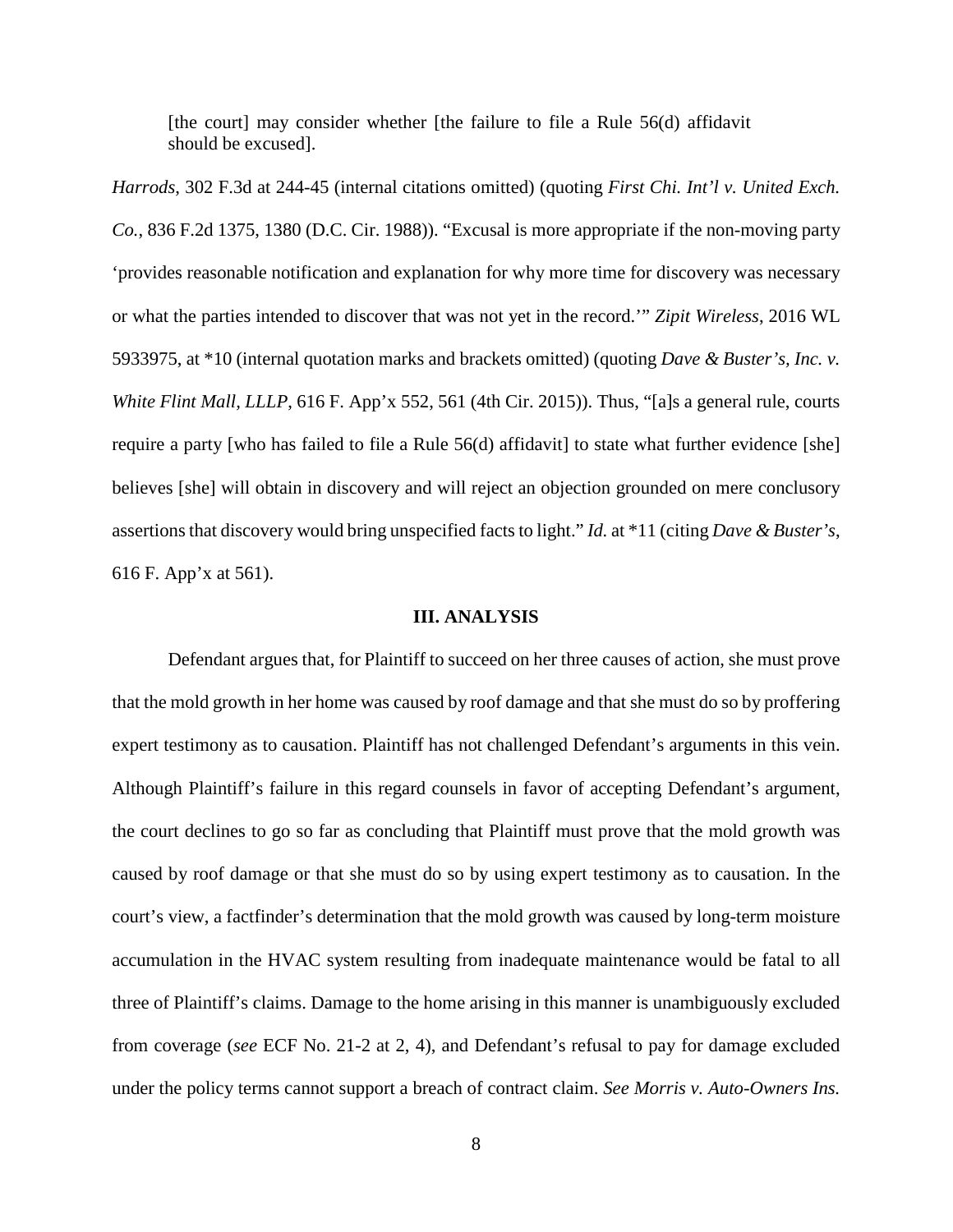*Co.*, No. 3:16-cv-00880-JMC, 2016 WL 7473430, at \*8 (D.S.C. Dec. 29, 2016) ("[The d]efendant is not obligated to make payments for damage not covered by the policy; thus, a claim for breach of contract based on [the d]efendant's failure to make such payments cannot be maintained."); *Regal Leasing Co. v. Am. Motorists Ins. Co.*, 341 S.E.2d 802, 803 (S.C. Ct. App. 1986) ("[T]he cause of action for breach of contract has no merit because . . . [the circumstances are] not covered by the policy.") Further, if the policy excludes coverage for damage caused in this manner, then Plaintiff cannot maintain her cause of action for bad faith refusal to pay because no payment was due under the policy. *See Morris*, 2016 WL 7473430, at \*9 (citing *CAMICO Mut. Ins. Co. v. Jackson CPA Firm*, No. 2;15-cv-1823-PMD, 2016 WL 7403959, at \*14 (D.S.C. Dec. 22, 2016)). In addition, if the factfinder determined that the mold growth was caused in this manner, Plaintiff could not maintain her cause of action for misrepresentation because Defendant's representation as to the cause of the mold growth could not be false. *See Turner v. Milliman*, 708 S.E.2d 766, 770 (S.C. 2011); *Winburn v. Ins. Co. of N. Am.*, 339 S.E.2d 142, 147 (S.C. Ct. App. 1985). Thus, for purposes of this order, the court concludes that Defendant would be entitled to summary judgment by presenting unrebutted evidence that the mold growth was caused by moisture accumulation due to a long-term problem in the HVAC system resulting from inadequate maintenance.

Here, Defendant has presented evidence—in the form of Griswold's and Baer's expert reports—that the mold growth in Plaintiff's home was caused by moisture accumulation due to long-term problems in the home's HVAC system resulting from inadequate maintenance. Plaintiff has presented no evidence as to the cause of the mold growth and thus has failed to rebut the evidence presented by Defendant. Accordingly, absent a procedural impediment, the court concludes that Defendant is entitled to summary judgment.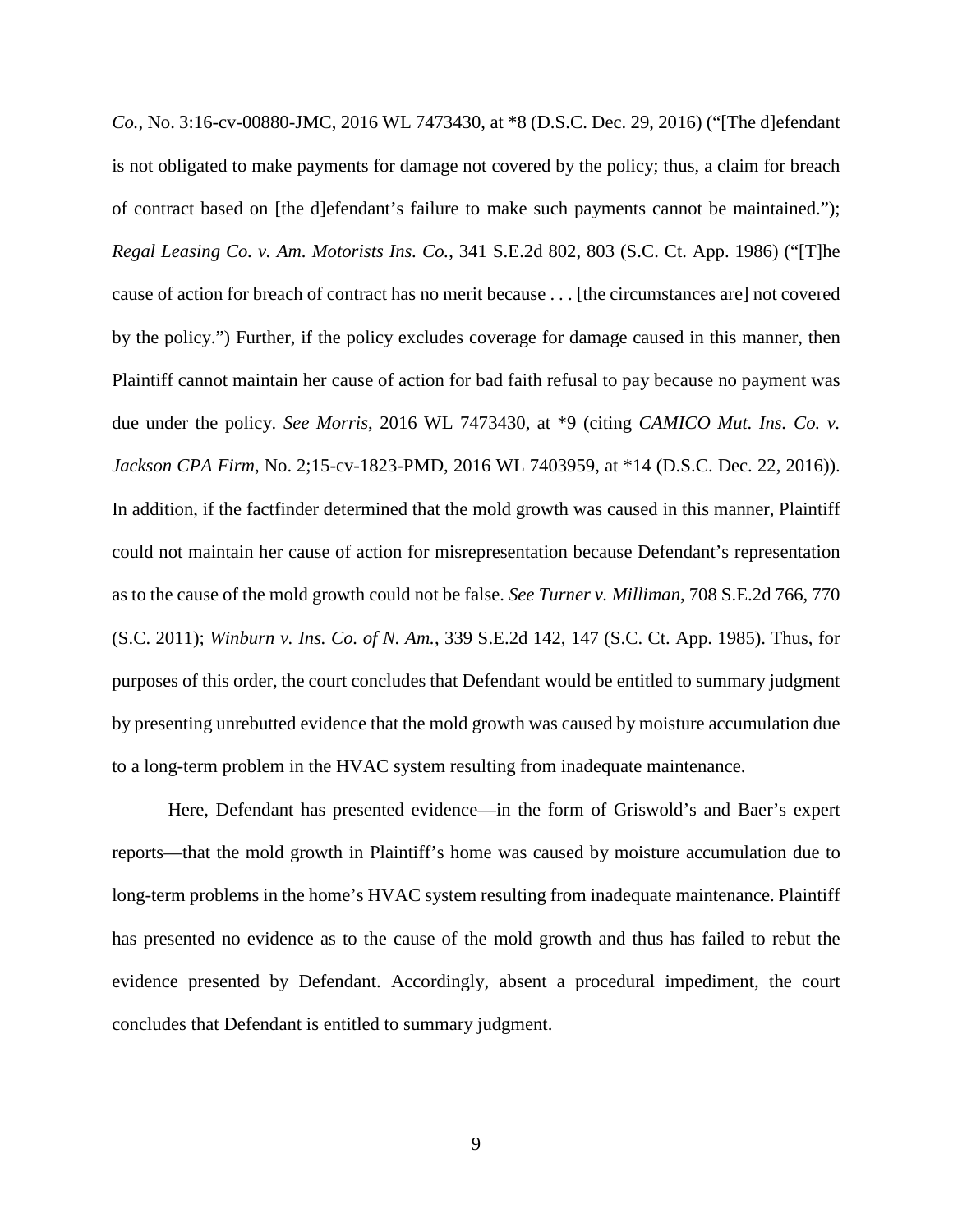Plaintiff attempts to erect two procedural impediments to summary judgment. First, Plaintiff asserts, in two brief sentences, that Defendant has not yet agreed to mediation and that she "would like a mediation with all parties in attendance" and, failing that, "would like . . . a mediation by telephone just to meet th[e mediation] requirement." (ECF No. 23 at 1.) Plaintiff does not develop her argument beyond the bare assertion that Defendant has not agreed to mediate and the bare statement that she prefers to conduct mediation. She offers no explanation as to the relationship between this action's mediation status and the instant summary judgment motion, points to no legal authority addressing the relationship between mediation and summary judgment, and does not even assert that summary judgment would be premature or otherwise improper prior to mediation.

The court has no obligation to fashion arguments for a party or to further develop a party's argument when it is wholly conclusory, unexplained, and unadorned with citation to legal authority. *See State Farm Fire & Cas. Co. v. Morningstar Consultants, Inc.*, No. 6:16-01685- MGL, 2017 WL 2265919, at \*3 (D.S.C. May 24, 2017). As a general rule, parties may not outsource their legal research to the court or otherwise foist upon it the necessary legwork to flesh out a legal claim or defense because, by permitting a party to do so, the court edges into the impermissible advocatory role of argument-creator. *See id.* Because Plaintiff fails to sufficiently develop her argument regarding mediation, the court rejects it as a ground for denying Defendant's motion for summary judgment.

Second, Plaintiff argues essentially that summary judgment would be premature because she has not yet deposed Griswold, one of Defendant's experts on the causation issue. Although this amounts to an argument that Plaintiff believes more time is needed for discovery in order for her to demonstrate a genuine dispute on the causation issue, Plaintiff has failed to file the requisite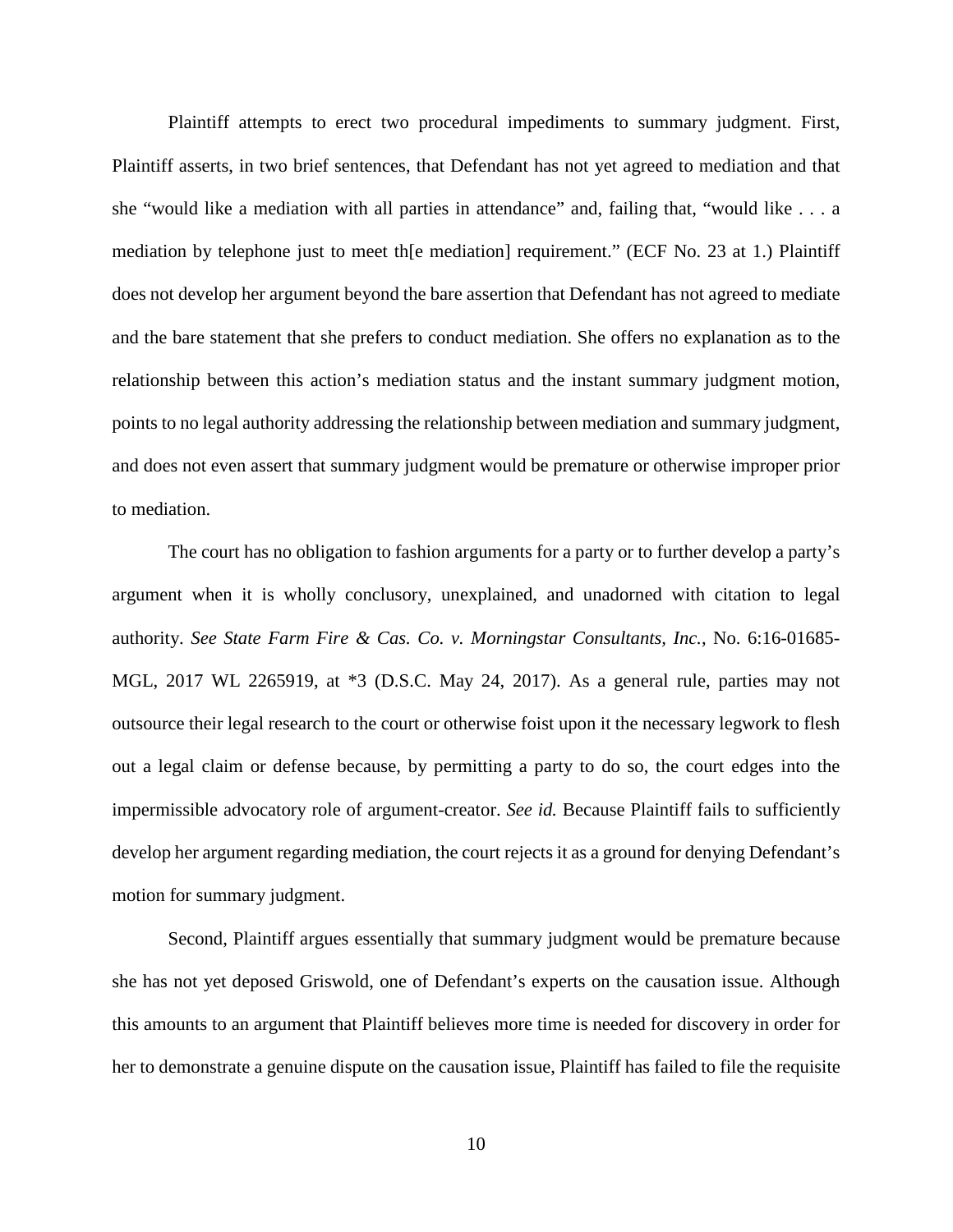Rule 56(d) affidavit stating that she could not properly oppose Defendant's summary judgment motion without a chance to conduct further discovery. *See Evans*, 80 F.3d at 961; *Zipit Wireless*, 2016 WL 5933975, at \*10. As the Fourth Circuit has stated, in the absence of a Rule 56(d) affidavit, the court may deny summary judgment if the arguments in Plaintiff's opposition to summary judgment serve as the functional equivalent to a Rule 56(d) affidavit and Plaintiff shows she was not lax in pursuing discovery by providing an explanation for why more time is needed and what she intends to discover. *See* citing *Dave & Buster's*, 616 F. App'x at 561; *Harrods*, 302 F.3d at 244-45; *First Chi.*, 836 F.2d at 1380; *Zipit Wireless*, 2016 WL 5933975, at \*10-11.

Here, the court concludes that Plaintiff's arguments in her opposition fall far short of what is required. First, even assuming her opposition otherwise satisfies the requirements, Plaintiff has failed to show that she lacked opportunity to pursue the discovery she now seeks to conduct. The face of Plaintiff's complaint itself clearly demonstrates that the cause of the mold growth would be a major, if not the primary, disputed issue of fact at trial, and thus Plaintiff should have been aware that discovery on the issue would be crucial to her success. Plaintiff was aware of Griswold early in the dispute; Defendant identified Griswold as an expert witness on the issue of causation as early on August 15, 2016, and again on February 27, 2017; and the scheduling order permitted Plaintiff to depose Griswold any time before the expiration of the discovery period on March 28, 2017. Thus, Plaintiff had, at a minimum, seven months in which to depose Griswold. Yet Plaintiff fails to explain why this period presented insufficient opportunities in which to conduct a deposition. By itself, Plaintiff's failure to show that she lacked sufficient opportunity to conduct the discovery she now seeks is enough to reject her prematurity argument. *See United States v. Austal USA LLC*, 815 F. Supp. 2d 948 (E.D. Va. 2011) ("[T]he threshold issue is whether the [party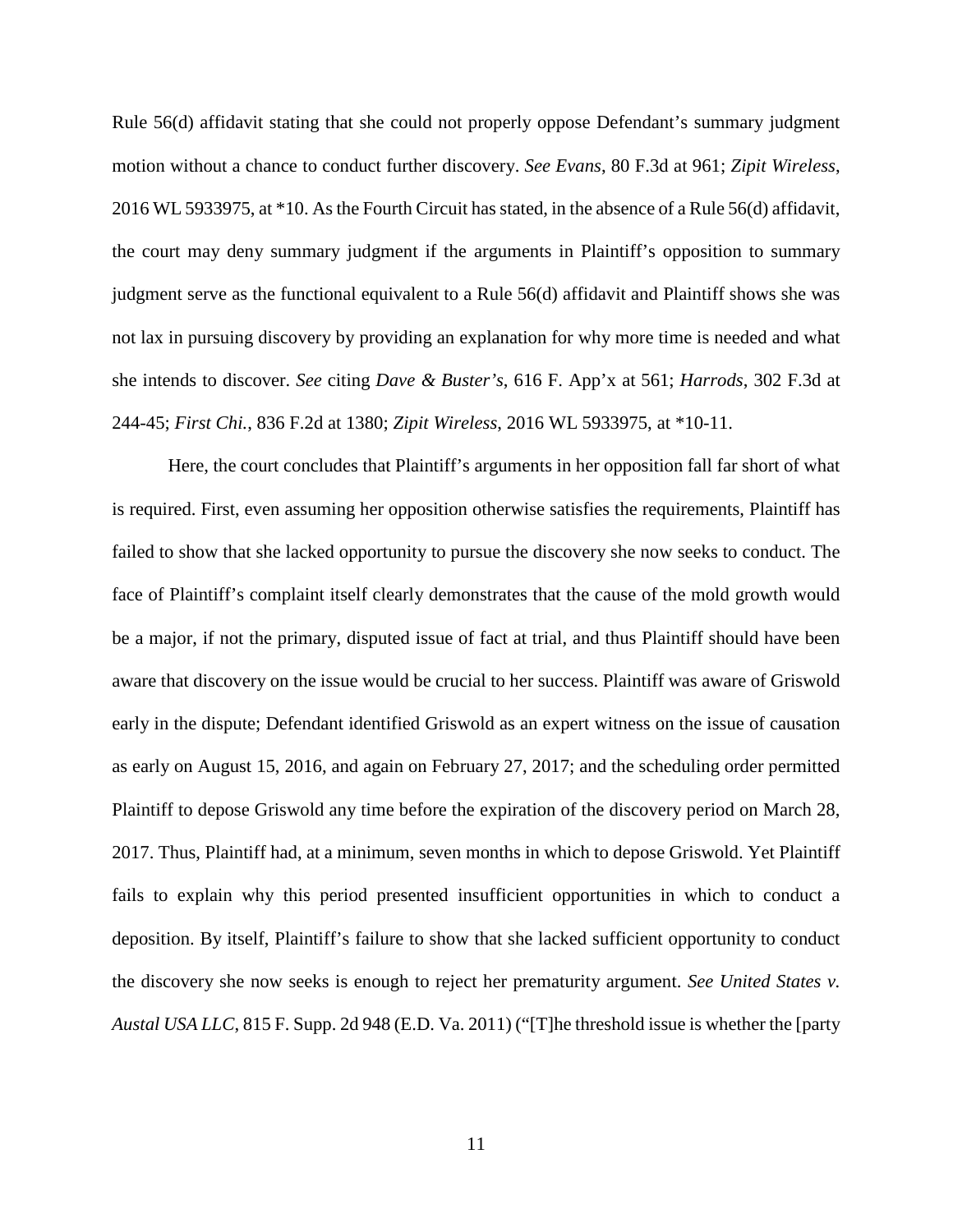arguing prematurity] had sufficient opportunity to conduct discovery . . . ." (citing *Nader v. Blair*, 549 F.3d 953, 961 (4th Cir. 2008))).

Second, even assuming that Plaintiff lacked the opportunity to depose Griswold, she has failed to show that the lack of opportunity was in no way her own fault. Although she avers that Defendant is at fault for the failure to timely depose Griswold because Defendant did not make Griswold available for deposition, Defendant correctly points out that the only evidence of Plaintiff's efforts to depose Griswold is the notice of deposition she attached to her response to the summary judgment motion. Plaintiff's notice, however, does not contain a certificate of service, and there is no indication in the notice or in Plaintiff's response as to whether or when she served the notice. The court further notes that, despite having at least seven months in which to depose Griswold, Plaintiff's notice scheduled Griswold's deposition for the day before the discovery period ended, which would necessitate an extension of the discovery period in the not unlikely event that the deposition was delayed for any reason. Assuming (although there is little evidence to support the assumption) that Plaintiff served the notice of deposition in a reasonable time, Defendant correctly points out that Plaintiff has failed to show that she took any other step set forth in the Federal Rules of Civil Procedure for ensuring Griswold's appearance at the noticed deposition, such as calling for his attendance at a geographically permissible location or compelling his attendance through a subpoena. Moreover, Plaintiff has failed to show that, after Griswold's noticed deposition did not occur, she took any available steps—such as contacting opposing counsel, filing and serving a second notice of deposition, filing and serving a subpoena, filing a motion to compel Griswold's deposition, or filing a motion to extend the discovery period—before or after the close of discovery to ensure that Griswold was deposed. Because Plaintiff has failed to show that she took reasonably available means to ensure that Griswold was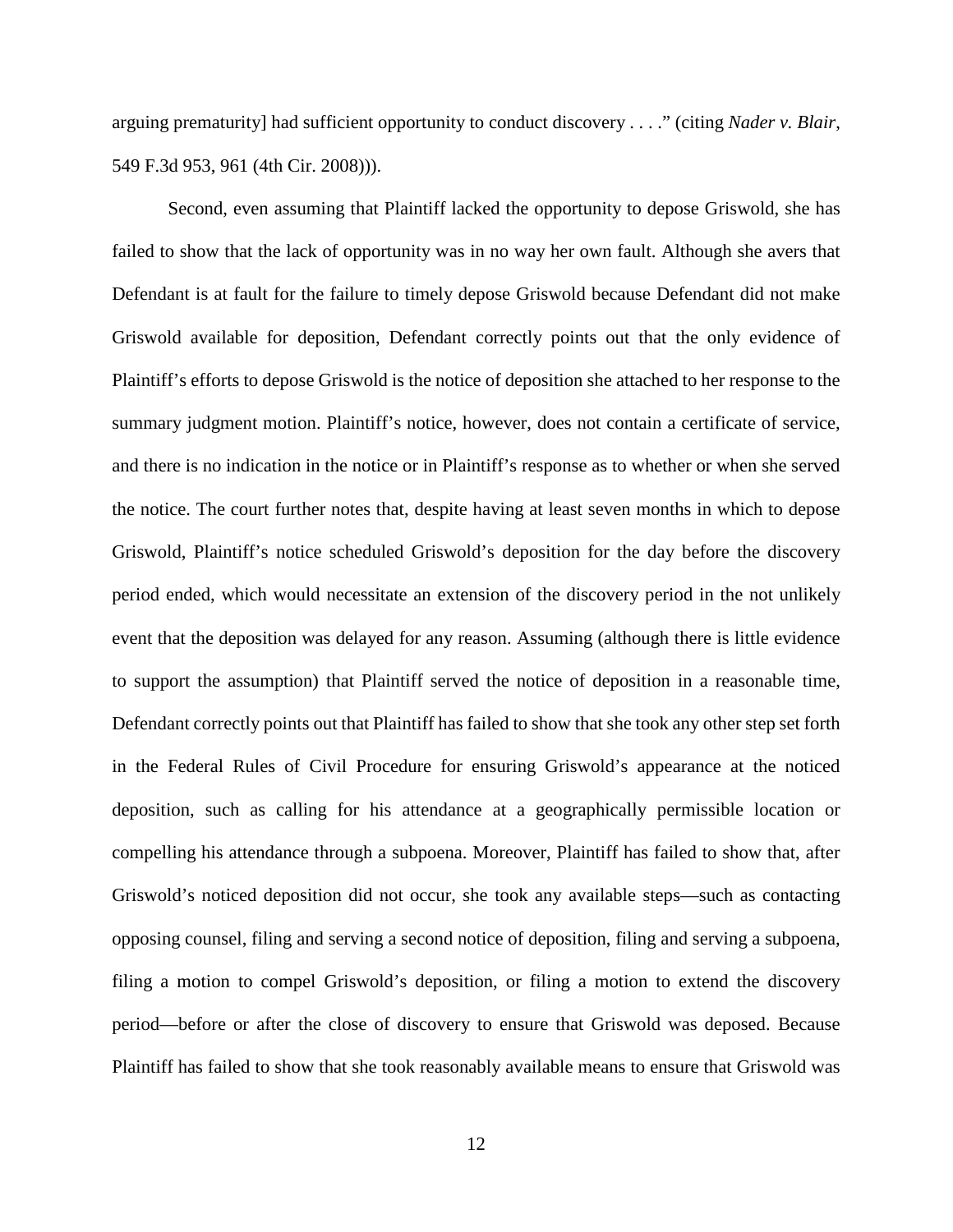deposed, the court cannot conclude that Plaintiff was not partly to blame for the lack of opportunity to depose Griswold, and the court would reject her prematurity argument on this ground as well. *See Austal USA*, 815 F. Supp. 2d at 960 ("If [the party] did not have sufficient opportunity, the issue is whether [she] was denied that opportunity through no fault of [her] own." (citing *Nader*, 549 F.3d at 961.))

Third, for the same reasons outlined in the previous paragraph, Plaintiff has failed to show that she was not lax in pursuing the discovery she now seeks. *See Harrods*, 302 F.3d at 244. For this reason, the court would also reject her prematurity argument.

Finally, Plaintiff has failed to sufficiently explain what evidence she intends to discover through deposing Griswold that is not already in the record. Plaintiff's only explanation in this regard is that she "is unaware . . . what . . . Griswold will say at his deposition, the kind of witness he will make[,] and . . . whether his findings were reliable enough for . . . Baer to base his findings upon." (ECF No. 23 at 1.) This explanation is precisely the type of "conclusory assertion[]" that has been deemed insufficient because it points only to "unspecified facts" that further discovery might "bring . . . to light." *Zipit Wireless*, 2016 WL 5933975, at \*11. Moreover, the court notes that Plaintiff's explanation does not point toward the discovery of evidence that is not already in the record, *see Dave & Buster's*, 616 F. App'x at 561; *Zipit Wireless*, 2016 WL 5933975, at \*10, as much of Griswold's expected testimony is already set forth in his expert report, and Plaintiff has offered no reason for the court to believe that he would offer contradictory testimony in a deposition. Plaintiff has failed to offer sufficient explanation as to what evidence not already in the record that she intends to uncover through the additional discovery she seeks, and the court would reject her prematurity argument on this basis as well.